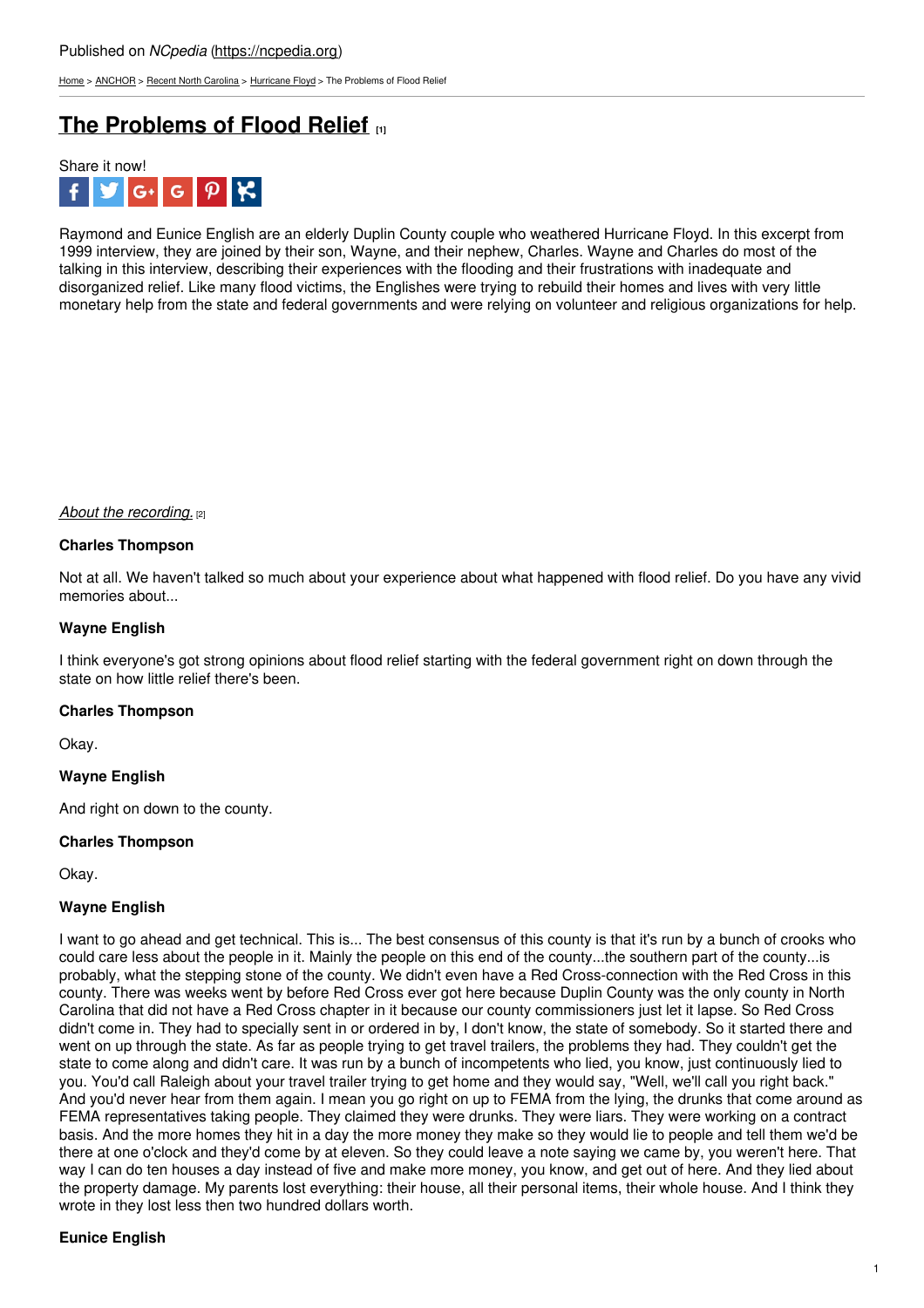We weren't eligible for any help due to the fact that our inspector said we did not lose two hundred dollars worth of damage.

## **Charles Thompson**

But we saw this pile in your yard today. Can you describe that pile out there? What all's in it?

#### **Eunice English**

Five or six generations of family heirlooms.

## **Charles Thompson**

Including...

#### **Eunice English**

From the whole houses of furniture to mementos just passed through, trunks of history as you can see.

#### **Wayne English**

Well the history, the war uniforms, the...

#### **Eunice English**

It's just...

#### **Wayne English**

The old pie safes that were passed down from generation, you know, the old antiques.

#### **Eunice English**

Tools. All his tools that he had had since he was a boy.

#### **Wayne English**

Antique tools.

#### **Eunice English**

And a little pile about this big left over that I'd thrown out to one side. And now they have rusted and I doubt if he can ever use any of them.

## **Raymond English**

Well we have...

#### **Eunice English**

So they're all gone.

## **Raymond English**

I had a three bedroom home furnished, the living room furnished, dining room, kitchen [unclear] . And five closets, utility room, porch and a double garage. And he said, how much lost?

#### **Eunice English**

It said less than two hundred and one dollars. You had to have two hundred and one dollars to be eligible for SBA or family grant. So up until this time we two sat here with a twelve hundred and twenty-seven dollar rental assistance, is what we've had from FEMA. But I had three...

## **Eunice English**

Three FEMA people...

#### **Charles Thompson**

Three FEMA people tell you...

#### **Eunice English**

That they were usually in disaster areas two to three weeks, possibly four. They did their job and they were gone. When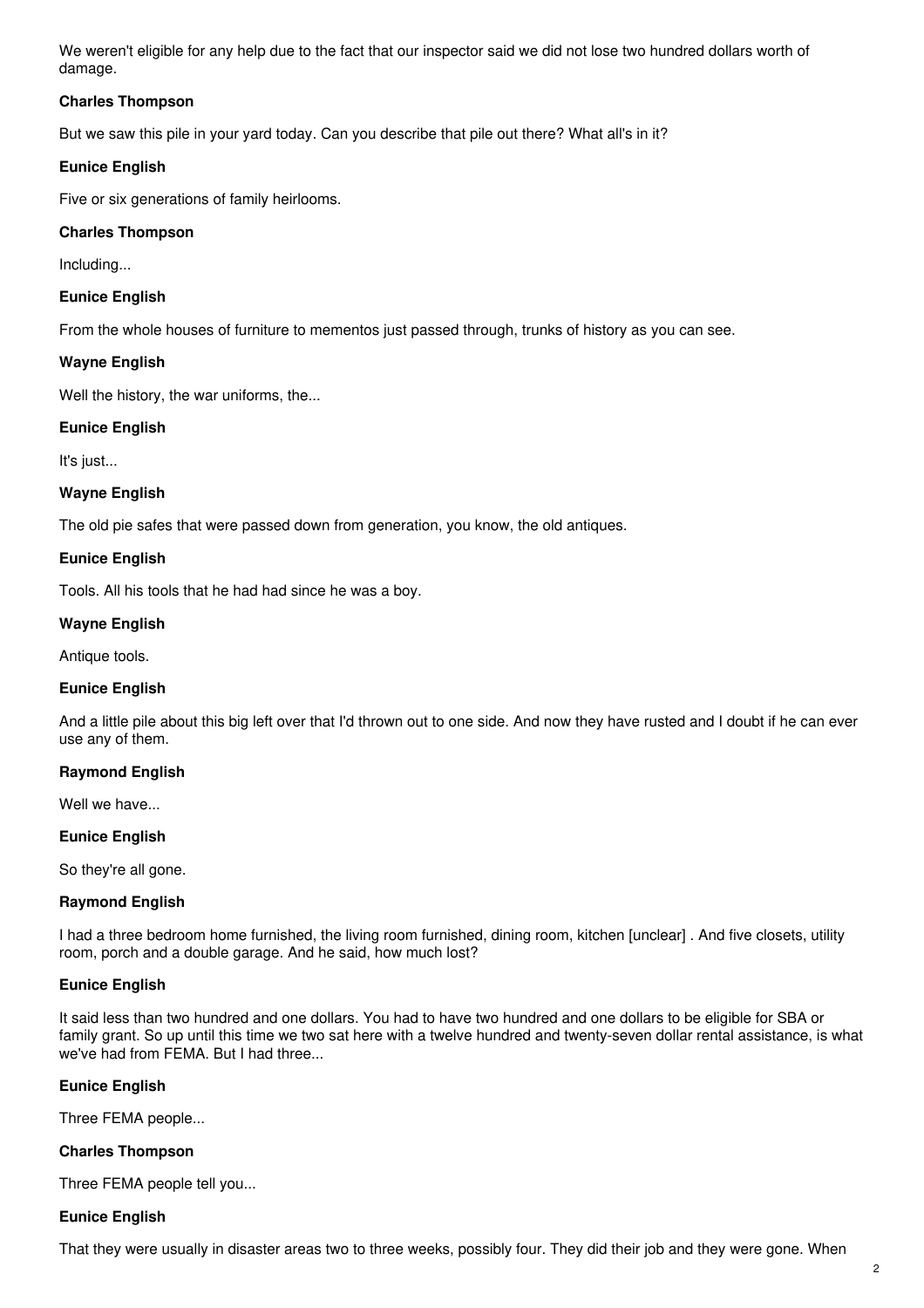they hit North Carolina they said they had never been treated by a state like the North Carolina officials had treated them. Everything that they did had to be passed through the state government, or the state workers, whoever was in charge up there. Every trailer had to be okayed by them. Every donation, every check passed, had to be okayed through the state. And said they were tied up completely. One stood out there and said, "We are here to assist North Carolina." He says, "Do you see anybody riding in my seat from North Carolina?" He said, "I'm not even supposed to be doing this." Said, "I'm here...been sent here to assist the North Carolina people." He said, "Where are they?" He said, "We're running way behind because we're giving our orders and they're just not going through right." He said, "We have never dealt with a disaster where we were treated like this." And I had two others to tell me the same thing.

## **Wayne English**

Well the FEMA people said they usually run the program. They were experienced. They knew how to come in. And they said, almost everything had a ten-day turn around. But for some reason North Carolina, the officials in North Carolina, wanted the final say so on everything. Why anyone would what to take on that responsibility being unprepared, being uneducated, unexperienced on how to deal with it. I just don't understand why...what the... Unless there was some kind of pride or ego thing there that North Carolina wanted the final say so. But if they'd let FEMA handle it...it was a very big disaster. But the FEMA people felt, I think, that the state really slowed everything down. It took, myself, it took right at eight weeks to get an inspection. And actually took a Congressional order to get a travel trailer to get home, which the FEMA people told me, being disabled, that that is usually put on a priority. If they read the list when they're handling it, they see a disabled person, they try to get them a travel trailer and get them home as quick...you know, put it on priority. In my case, I got a letter from my doctor telling how serious it was that I do get home because of my condition. And the state seemed to think it was a joke. And finally had to get... My doctor volunteered to contact our congressman and got a congressional order so that I could get home. That's what it took because of the state.

## **Charles Thompson**

Where were you up to that point?

## **Wayne English**

Staying at a house in Wallace about eight or nine miles away that we could neither afford or felt comfortable in. Anyway, people were getting home. It was slow. But I just couldn't understand it. And the FEMA people were saying the whole time, "Look, you're problem's with the state." We had some very nice FEMA people here to help us at our center here, our local center. I had a couple that helped me out especially one guy. He helped me a whole lot.

## **Charles Thompson**

How?

## **Wayne English**

Working...

## **Eunice English**

Trying.

## **Wayne English**

Well trying to do more than he possibly had to on my case, trying to get me home. He knew the condition of my disability and knew the state of...that I was in was very detrimental to that disability. He had talked...read a letter my doctor had sent him. And of the travel trailer ending up taking, what, over two months, a little over two months.

## **Eunice English**

You've only been in it a week.

## **Wayne English**

And I told him being on disability, you know, you have a very small income when you have to go on it at such a young age, and that we couldn't afford to live there. And, you know, with all the extra expenses, so that the whole FEMA situation... The problem with FEMA was basically their inspections. The part with the state was, "We want to run the show. We don't know how. But we want to run it. We're going to have the final say so." And the people they hired, all this temporary help, had no experience on how to run it. And basically, they had a bunch of people that didn't care about the people they were dealing with, and basically, too many liars, actual liars. I don't know how many people from the state of North Carolina. "I will get that information and call you back." And you come and you wait by the phone all day. You know, you're so distressed from the flood. You've lost everything and you're stressed out. And here you are waiting all day long for a phone call that never comes. You call back. You're handed off to somebody else. The same thing, "I'll get that information. I'll see what I can do and I'll call you right back." So, you know, it run the whole gamut from federal... Not so bad as far as the FEMA workers. They were pretty good.